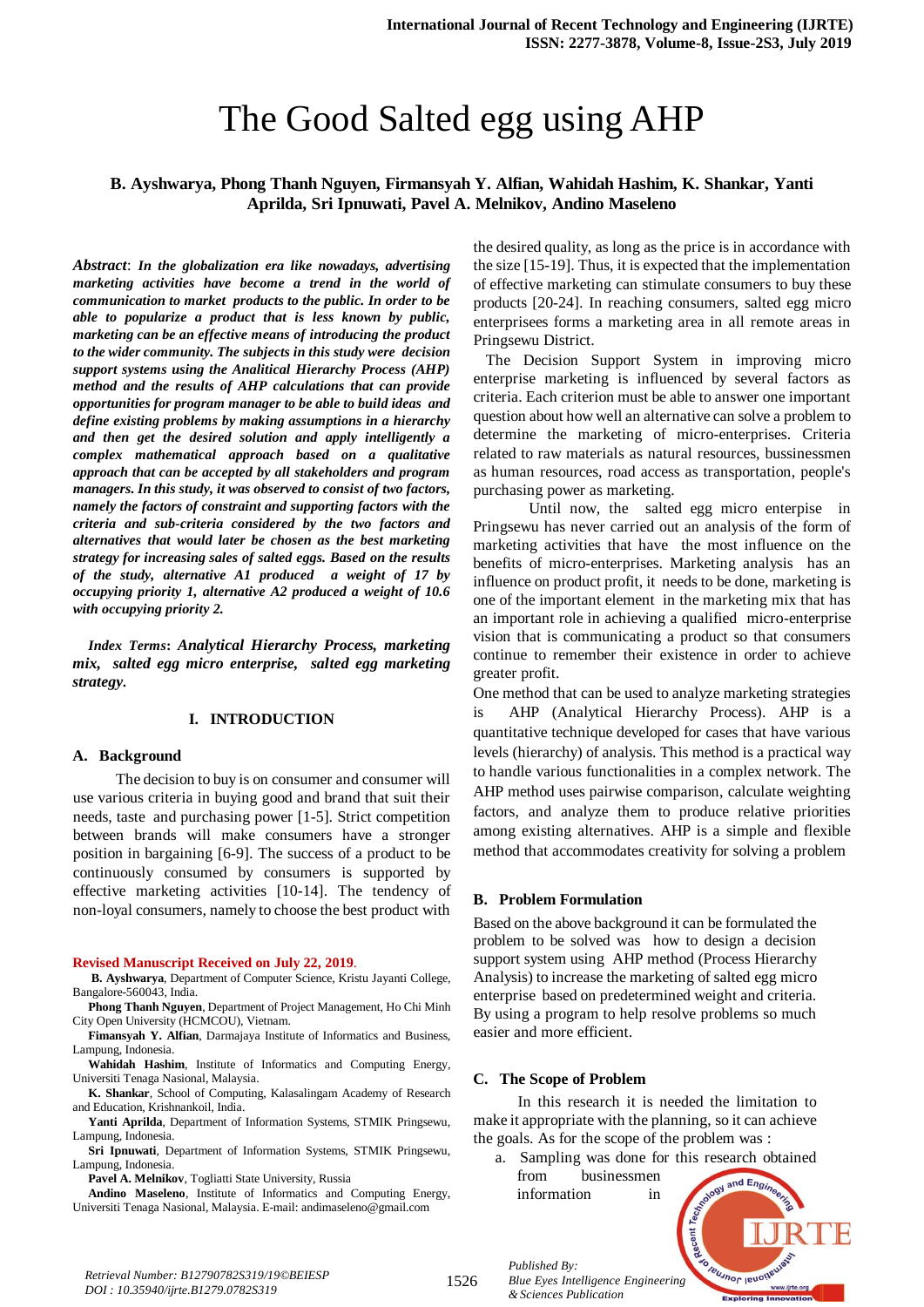sub-district level in Pringsewu District.

b. Data collection method was obtained by questionnaire.

# **D. Research Objective**

The objective of this research was to develop a decision support model using AHP (Analytical Hierarchy Process) to determine alternative/area to be marketing location based on determined criteria and weight.

# **E. Research Benefit**

- a. To create decision support system to market salted egg micro enterprise.
- b. As training facility and knowledge development for author in in applying theory as research base.

# **II. THEORETICAL BASE**

# **A. Micro Enterprise**

Definition of micro enterprise is an enterprise with 5 - 19 workers to process raw material or semi-finished product become finished product which has value added to get benefit.

# **B. Decision Support System**

The concept of a Decision Support System (DSS) system was first introduced in the early 1970s by Michael S. Scott Morton with the term Management of Decision System. The system is a computer-based system aimed to help decision maker utilize certain data and models to solve various unstructured problems [25-29]. Decision support system is as a computer-based system consisting of components including system language components (language), components of system knowledge (knowledge) and components of problem processing system [30-34].

Some advantages in using DSS, among others:

- 1. Able to support solution finding from some complex problems.
- 2. Able to response quickly the unexpected situation in fluctuate condition.
- 3. Able to apply various different strategies in different configuration quickly and accurately,
- 4. New view and learning.
- 5. As facilitator in communication.
- 6. Save cost and human resources (SDM).
- 7. Save time because the decision can be made quickly
- 8. Enhance anlaysis productivity.

# **C. Definition of Salted Egg**

Salted egg is a general term for egg-based dishes that are preserved in a way marinated (given excess salt to deactivate the remodel enzyme). Most salted eggs are from duck eggs, although they do not rule out other eggs. Salted eggs are consumed in one month (30 days).

# **D. Main Concept of Analytical Hierarchy Process (AHP)**

The Analytical Hierarchy Process (AHP) is a decision support model developed by Thomas L. Saaty. This decision support model will describe multi-factor problems or complex multi criteria into a hierarchy. Hierarchy is defined as a representation of a complex problem in a multi-level structure where the first level is a goal, followed by a factor level, criteria, sub criteria, and so on down to the last level of the alternative. With hierarchy, a complex problem can be broken down into groups which are then organized into a hierarchical form so that the problem will appear more structured and systematic. Analytical Hierarchy Process (AHP) is often used as a problem solving method compared to other methods for the following reasons:

- 1. Hierarchy Structure as consequence from selected criterion until deepest sub criterion
- 2. Consider the validity up to the tolerance limit of inconsistencies in various criteria and alternatives selected by decision makers.
- 3. Consider the durability of the output of the decision-making sensitivity analysis.

## **III. RESEARCH METHOD**

# **A. Data Collection**

As for data collection methods used in this research were :

- 1. Literature Research Method. It is a technique of collecting data by studying references in the form of documents / files and collecting data, legislaton , books, research journals and so on, through a literature research method of legislation related to micro-enterprise is carried out [35-40]. Related to this matter the author in conducting research studied several references relating to the increased marketing of salted egg micro enterprise in Pringsewu
- 2. Observation Method. Observation method is a research method wherein, the researcher observes / looks at and researches directly to the object of research about all activities related to the purpose of the research [41- 45], by analyzing the ongoing system and providing solutions through the information system to be build [46-49], so that it can be more useful [50-54]. Regarding the observation method, the author made a direct observation of the micro salted egg business to obtain some of the information needed related to the marketing carried out
- 3. Interview Method. The interview is a conversation between researcher and informant [55-60]. The researcher hopes to get information [61-65], while the informant is someone who is assumed having important information about an object [66-70]. In this case the author conducted interviews with micro

business owners in order to obtain complete data information as well as the potential possessed.



1527

*Published By: Blue Eyes Intelligence Engineering & Sciences Publication*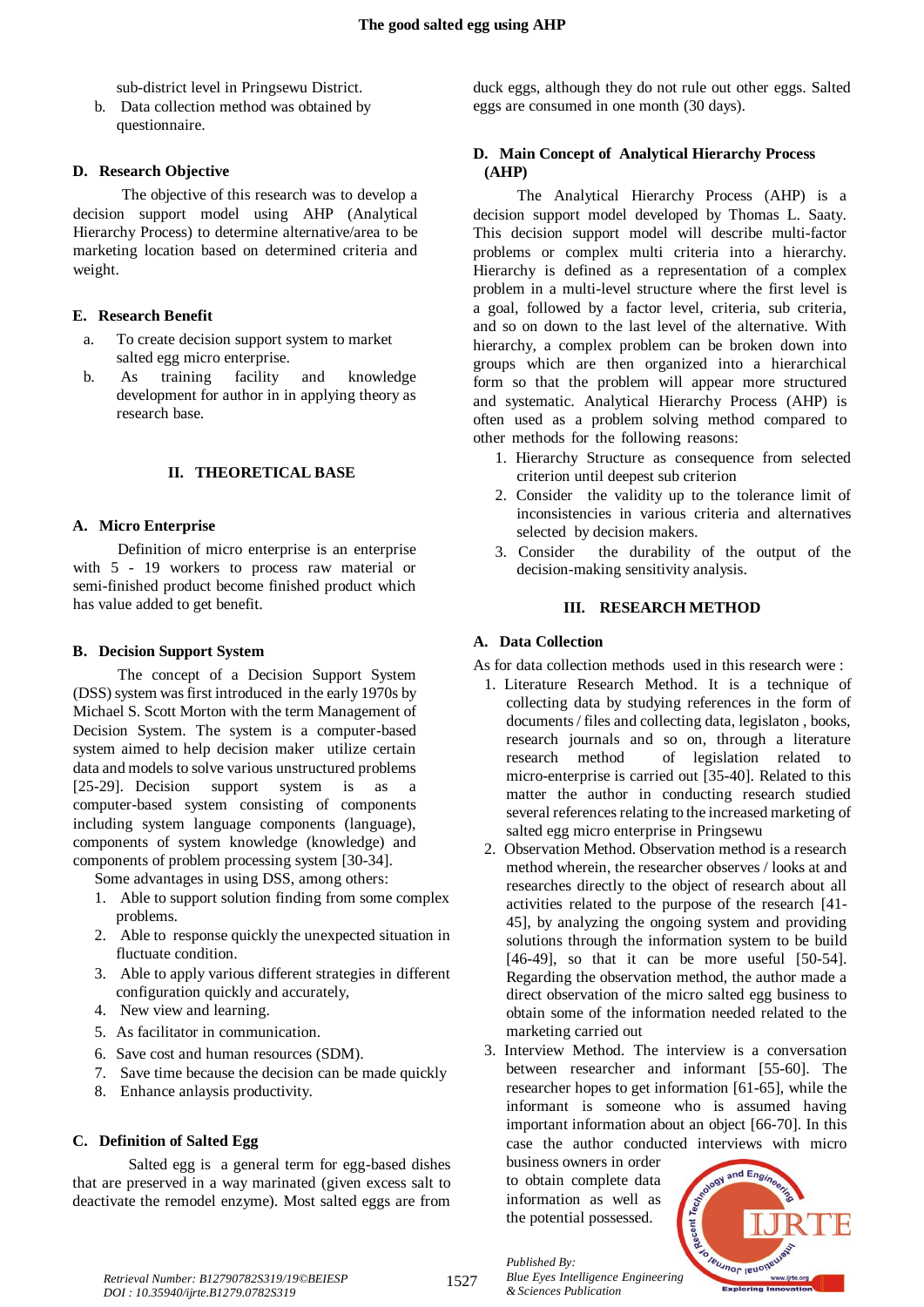# **B. Research Flow Diagram**

Secondary data obtained from internal and external data [71-76] from employers, the results of previous research , and various literature related to this research.

# **IV. IMPLEMENTATION**

## **A. Calculation Implementation**

|  |  |  |  | Table 1. Salted egg criteria |
|--|--|--|--|------------------------------|
|--|--|--|--|------------------------------|

| Taste of salted egg  |
|----------------------|
| Shape of salted egg  |
| Colour of salted egg |

Qualified salted egg calculation

| Table 2. Taste of salted egg |                             |   |  |
|------------------------------|-----------------------------|---|--|
| N <sub>0</sub>               | Taste of salted egg   Score |   |  |
|                              | Salty                       | h |  |
|                              | Rather salty                |   |  |

# Table 3. Shape of salted egg

| No. | Shape of salted egg | Score |
|-----|---------------------|-------|
|     | Round               |       |
|     | Oval                |       |

#### Table 4. Colour of salted egg

| No. | Colour of salted egg | Score |
|-----|----------------------|-------|
|     | Dark blue            |       |
|     | Light blue           |       |

# Criteria

There were two alternatives taken from Ambarawa subdistrict

 $A_1$  = salty

 $A_2$  = rather salty

As for the results from sample selection proposed can be seen on table below :

Table 5. Normalization

| No. | Name |  |  |
|-----|------|--|--|
|     |      |  |  |
|     |      |  |  |

On table 5 can be made normalization of Ci

Salted egg taste:  $R11 = 6/Max(6,4) = 6/6 = 1$  $R12 = 4/Max(6,4) = 4/6 = 0.7$ 

Shape egg taste  $R21 = 5/Max(5,5) = 5/5 = 1$  $R22 = 5/Max(5,5) = 5/5 = 1$ 

Color egg taste  $R31 = 6/Max(6,4) = 6/6 = 1$ 

$$
A1 = (6)*(1) + (5)*(1) + (6)*(1)
$$
  
= 6+5+6  
= 17  

$$
A2 = (4)*(0,7) + (5)*(1) + (4)*(0,7)
$$
  
= 2,8+5+2,8  
= 10,6

Greatest score of A1 to A1 (salted egg) was selected alternative as best alternative as qualified salted egg.

# **B. Program Implementation**

Score weighting form functioned to peform weighting to all criteria. The following is display from weighting form score. Figure 1 shows salty score form and Figure 2 shows rather salty score form.







Figure 2. Rather salty score form

# **V.CONCLUSION**

Weighting result of Salted Egg Micro Enterprise in Pringsewu Area based on alternative A1 Priority with weight 17, alternative 2 with weight 10.6. Based on the results of this study, to increase sales of Egg-Salted Micro Enterprise product, entrepreneurs can still maintain the Marketing mix

that has been implemented so far. Thus, it is expected that the enterprise can continue to

*& Sciences Publication* 

*Published By:*

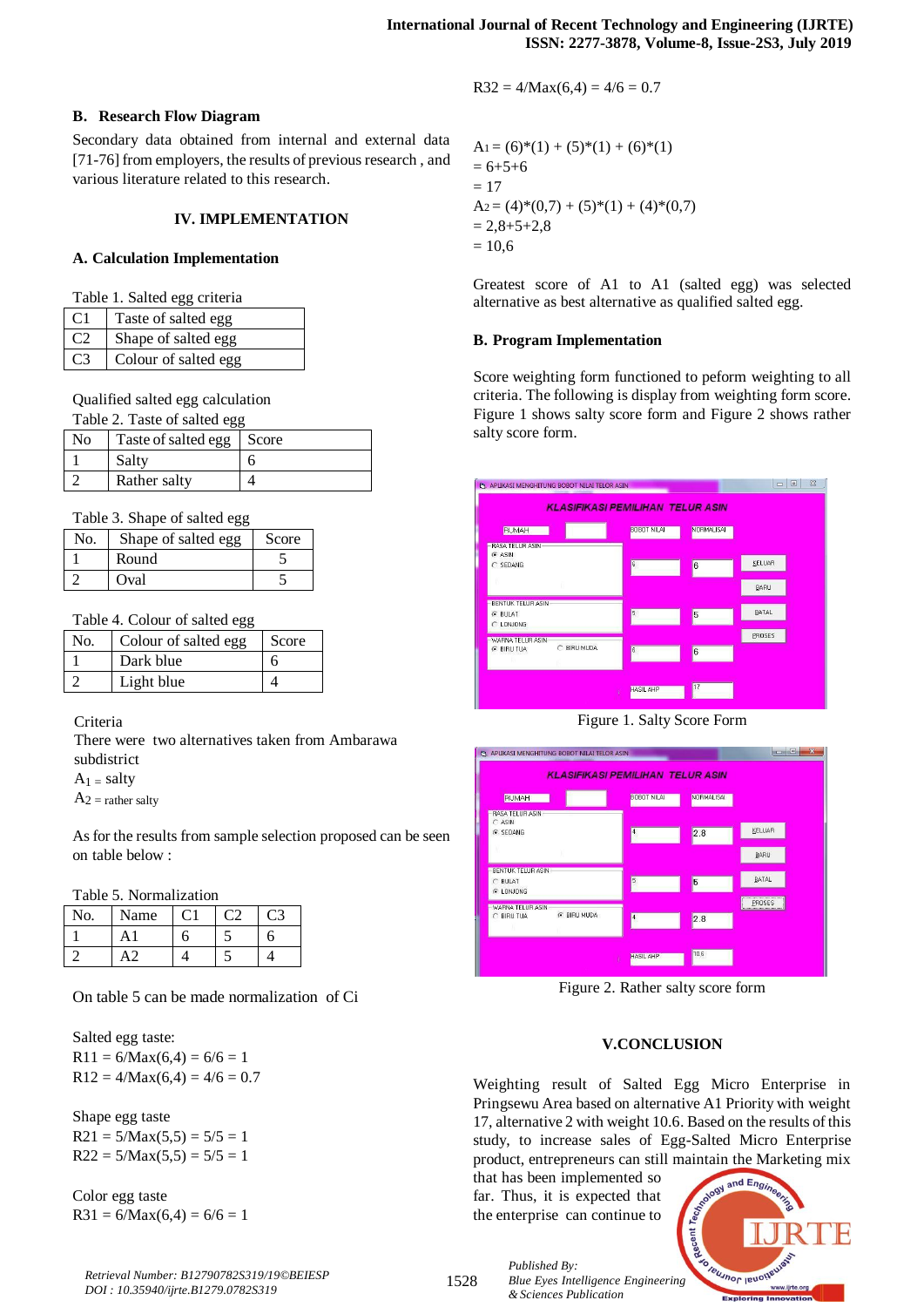make the best use of the five Marketing mixes so that the increase in salted egg Micro enterprise will be maintained because applying the five Marketing mixes is a perfect way to cover the entire approach that has been done through the media to the personal. It is needed a further research on the marketing strategies in other salted egg micro enterprise areas so that the priority marketing objectives 2. Program Implementation were maintaining and increasing the Salted Egg Micro Enterprise market share that can be achieved nationally, as well as research related to consumer behavior to see the impact of strategy application of Micro Enterprsie Marketing of Salted Eggs.

#### **REFERENCES**

- [1]. Sychugov, A. A., Akhmetshin, E. M., Grishin, V. M., Shpakova, R. N., & Plotnikov, A. V. (2019). Algorithm determine trust value to the distributed information systems elements. Journal of Mechanical Engineering Research and Developments, 42(2), 6-9. doi:10.26480/jmerd.02.2019.06.09
- [2]. Shi, X., Sarafbidabad, M., Ibatova, A. Z., Razavi, R., & Najafi, M. (2019). Potential of doped nanocones as catalysts for  $N2O + CO$  reaction: Theoretical investigation. Journal of Cluster Science,  $30(1)$ , 61-67. doi:10.1007/s10876-018-1463-6
- [3]. Natalie P. Nikonova, Larisa N. Gorina, Andino Maseleno, Inter-Regional Relationship Based on Geo Economics Requirements, International Journal of Recent Technology and Engineering (IJRTE), Vol. 7, Issue 6S5, pp. 204-206, 2019.T
- [4]. Fenny Syafariani R., Andri Sahata Sitanggang, Eko Yudhi Pramono, Wahidah Hashim, Andino Maseleno, Systems and Services Pattern Descriptions at Daycare, International Journal of Recent Technology and Engineering (IJRTE), Vol. 7, Issue 6S5, pp. 207-212, 2019.
- [5]. Tri Susilowati, P. Manickam, G. Devika, K. Shankar, Latifah, Muhamad Muslihudin, Wahidah Hashim, Miftachul Huda, Aleksandr Aleeksevich Korostelev, Andino Maseleno, Decision Support System for Determining Lecturer Scholarships for Doctoral Study Using CBR (Case-Based Reasoning) Method, International Journal of Recent Technology and Engineering (IJRTE), 2019. pp. 3281-3290.
- [6]. Muhamad Muslihudin, M. Ilayaraja, K. Sathesh Kumar, K. Shankar, Jauharotun Jamilah, Dita Novitasari, Miftachul Huda, Wahidah Hashim, Irina V. Rudenko, Andino Maseleno, Decision Support System in Kindergarten Selection using TOPSIS Method, International Journal of Recent Technology and Engineering (IJRTE), 2019. pp.3291-3298.
- [7]. Muhamad Muslihudin, G. Devika, P. Manickam, K. Shankar, Dian Permana Putra, Eki Pramudia Sukarno Putra, Miftachul Huda, Wahidah Hashim, Oksana P. Denisova, Andino Maseleno, Expert System in Determining Baby Disease using Web Mobile-based Weighted Product Method, International Journal of Recent Technology and Engineering (IJRTE), 2019. pp.3299-3308.
- [8]. Muhamad Muslihudin, K. Sathesh Kumar, M. Ilayaraja, K. Shankar, Lailaturrohmah, Dian Permana Putra, Wahidah Hashim, Andino Maseleno, Expert System in Determining the Quality of Nutmeg Breed using Website-Based Forward Chaining Methods, International Journal of Recent Technology and Engineering (IJRTE), 2019. pp.3309-3318.
- [9]. Muhamad Muslihudin, S. Hemalatha, K. Shankar, Eswaran Perumal, Nofiyanti, Satria Abadi, Wahidah Hashim, Andino Maseleno, Application of Expert System for Determining Export Quality Pepper Seeds using Website-Based Forward Chaining Method, International Journal of Recent Technology and Engineering (IJRTE), 2019. pp. 3319-3329.
- [10]. Muhamad Muslihudin, Rizky Purnama, Wahidah Hashim, Andino Maseleno, Selection of Temporary Landfill using Fuzzy Multiple Attribute, International Journal of Innovative Technology and Exploring Engineering, 2019. pp.598-604.
- [11]. Muhamad Muslihudin, Siti Mukodimah, Erma Dwiyani,

Trisnawati, Wahidah Hashim, Andino Maseleno, Fuzzy Logic Prediction of Dengue Hemorrhagic Fever Distribution in Pringsewu Region, International Journal of Innovative Technology and Exploring Engineering, 2019. pp.605-612.

- [12]. S. Senthil, B. Ayshwarya, Prediction of Lung Cancer using Blue Whale Optimizer Algorithm with Neural Network Classifier, Journal of Advanced Research in Dynamical and Control Systems, Volume 11, 02-Special Issue, 2019. pp. 1737-1748.
- [13]. Narges Bahrami, Sifeng Liu, Vadim Vitalievich Ponkratov, Phong Thanh Nguyen, Andino Maseleno, Stephen Berti, Novel Load Management for Renewable Generation Sources/Battery System through Cut Energy Expenditure and Generate Revenue, International Journal of Ambient Energy, Taylor and Francis Online, 2019.
- [14]. Aravindhan Surendar, J. Muralidharan, Ali Dehghan Saee, Andino Maseleno, Aleksandr Alekseevich Rudenko, David Ros, Mathematical modelling of free convection in an  $ellinse-rectangular$  annulus filled with nanofluid using LBM. Thermal Science and Engineering Progress, Elsevier, 2019
- [15]. Elena V. Smirnova, B. Ayshwarya, Phong Thanh Nguyen, Wahidah Hashim, Andino Maseleno, Using Shell Programs in Educational and Methodological Support for Learning Foreign Language, International Journal of Applied Exercise Physiology, Vol. 8 (2.1), 2019. pp. 1027-1032.
- [16]. Inga E. Rakhimbaeva, Aleksandr A. Korostelev, Indira A. Shakirova, B. Ayshwarya, Phong Thanh Nguyen, Wahidah Hashim, Andino Maseleno, Integration of the Educational and Didactic Systems in the Training of Future Teachers, International Journal of Applied Exercise Physiology, Vol. 8 (2.1), 2019. pp. 1033-1038.
- [17]. Alla L. Busygina, Elena M. Chertakova, Darya B. Shtrikova, B. Ayshwarya, Phong Thanh Nguyen, Wahidah Hashim, Andino Maseleno, Professional forms of Employment in the Russian Federation: Problems and Challenges, International Journal of Applied Exercise Physiology, Vol. 8 (2.1), 2019. pp. 1039-1045.
- [18]. Olga I. Pugach, Andrei V. Ochepovsky, Wahidah Hashim, Andino Maseleno, B.Ayshwarya, Phong Thanh Nguyen, To the use of English Words When Learning Programming, Information Systems and Technologies, International Journal of Applied Exercise Physiology, Vol. 8 (2.1), 2019. pp. 1046-1051.
- [19]. Satria Abadi, Akmal Hawi, Akla, Ihsan Dacholfany, Miftachul Huda, Kamarul Shukri Mat Teh, Jaki Walidi, Wahidah Hashim, Andino Maseleno, Identification of Sundep, Leahopper and Fungus of Paddy by using Fuzzy SAW Method, International Journal of Pharmaceutical Research, Volume 11, Issue 1, January - March 2019.
- [20]. Andino Maseleno, Miftachul Huda, Kamarul Azmi Jasmi,Bushrah Basiron, Ismail Mustari, Abdul Ghaffar Don, Roslee bin Ahmad, Hau-Kashyap Approach for Student's Level of Expertise, Egyptian Informatics Journal, Elsevier, Vol. 20, Issue 1, March 2019, pp. 27-32.
- [21]. Liang Zhou, Hesam Kamyab, Aravindhan Surendar, Andino Maseleno, Aygul Z. Ibatova, Shreeshivadasan Chelliapan, Nima Karachi, Zohreh Parsaee, Novel Z-scheme composite Ag2CrO4/NG/polyimides as high performance nano catalyst for photoreduction of CO2: Design, fabrication, characterization and mechanism, Journal of Photochemistry and Photobiology A: Chemistry, Elsevier, Volume 368, 1 January 2019, pp  $30-40$ .
- [22]. Muhamad Rusliyadi, Azaharaini bin Hj. Mohd. Jamil, Marini Othman, Andino Maseleno, Ratna Tri Kumalasari, Agricultural Extension Policy, Agricultural Growth and Poverty Reduction in Indonesia, International Journal of Engineering and Technology (UAE), Vol. 7, No. 4, 2018, pp. 5539-5550.

[23]. Gunawan Budiyanto, Sri Ipnuwati, Sayyid Azam Al Gifari, Miftachul Huda, Burhanuddin Jalal, Aliza Abdul Latif, Andino Maseleno, April Lia Hananto, Web based expert system for diagnosing disease pest on banana plant, International Journal of

Engineering and Technology(UAE), Vol. 7, No. 4, 2018, pp. 4715-4721.



*Retrieval Number: B12790782S319/19©BEIESP DOI : 10.35940/ijrte.B1279.0782S319*

1529

*Published By: Blue Eyes Intelligence Engineering & Sciences Publication*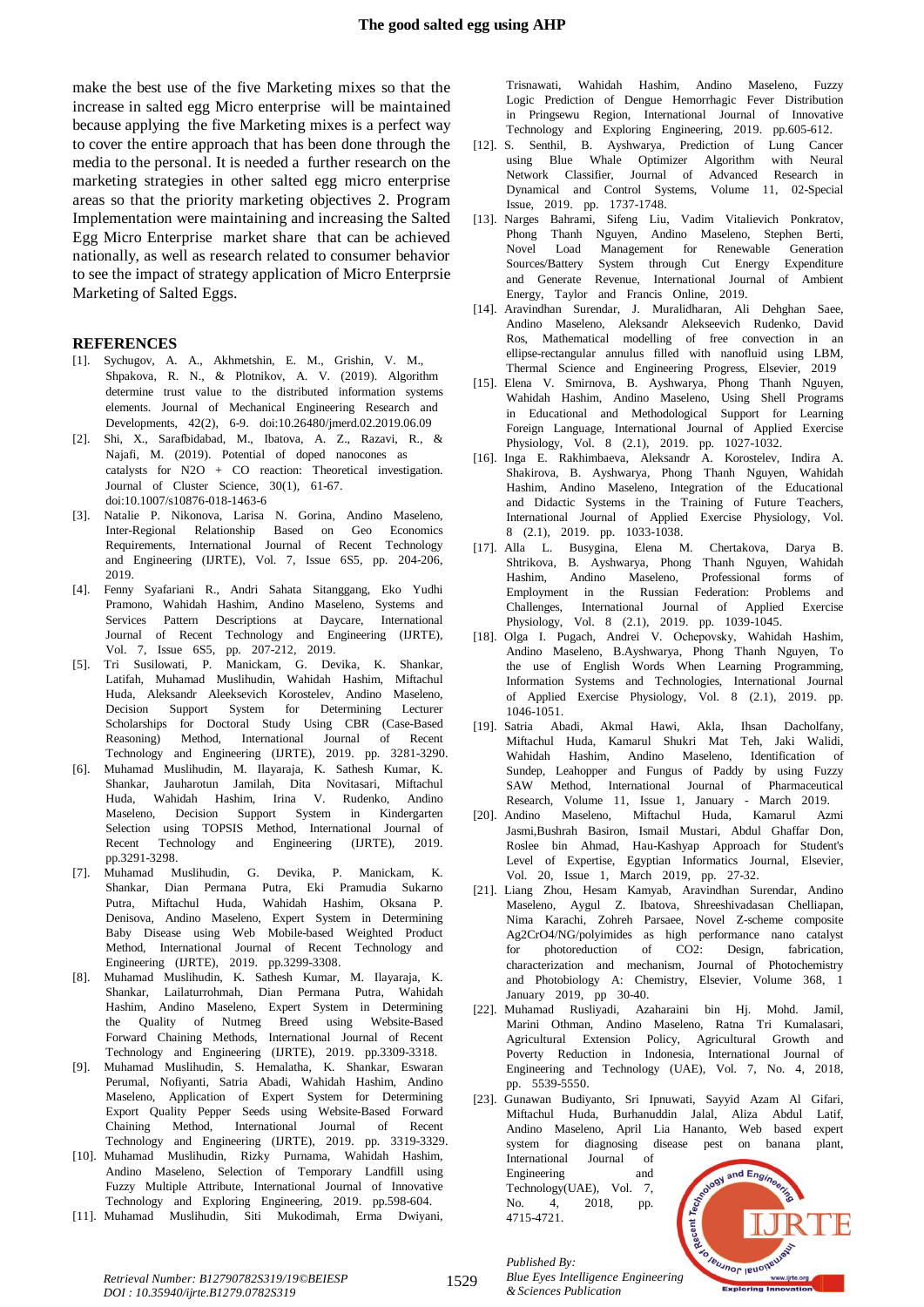- [24]. Elisabet Yunaeti Anggraeni, Pardimin, Ihsan Dacholfany, Akla, Miftachul Huda, Kamarul Shukri Mat Teh, Aminudin Hehsan, Juhazren Junaidi, Farahwahida Mohd Yusof, Hafiza Abas, Mohd Fauzi Abu Husin, Dina Apriani, Aliza Abdul Latif, Andino Maseleno, Modelling effectivenes of IS learning methodology with AHP method, International Journal of Engineering and Technology(UAE), Vol. 7, No. 4, 2018, pp. 4708-4714.
- [25]. Aditya Mulawarman, Ajat Sudrajat, Nedi Hendri, Karnawi Kamar, Dedi Mulyadi, Gunawan Budiyanto, Miftachul Huda, Aliza Abdul Latif, Andino Maseleno, FMADM for determining superior commodity at agroindustry area, International Journal of Engineering and Technology(UAE), Vol. 7, No. 4, 2018, pp. 4667-4673.
- [26]. Dwi Kurniasih Kamarul Azmi Jasmi, Bushrah Basiron, Miftachul Huda, Andino Maseleno, The uses of fuzzy logic method for finding agriculture and livestock value of potential village, International Journal of Engineering and Technology(UAE), Vol. 7, No. 3, 2018, pp. 1091-1095.T
- [27]. Hana Adela, Kamarul Azmi Jasmi, Bushrah Basiron, Miftachul Huda, Andino Maseleno, Selection of Dancer Member using Simple Additive Weighting, International Journal of Engineering and Technology(UAE), Vol. 7, No. 3, 2018, pp. 1096-1107.
- [28]. Tri Susilowati, M. Ihsan Dacholfany, Sudirman Aminin, Afiful Ikhwan, Badlihisham Mohd. Nasir, Miftachul Huda, Adi Prasetyo, Andino Maseleno, Fiqih Satria, Sri Hartati, Wulandari, Getting Parents Involved in Child's School: Using Attendance Application System based on SMS Gateway, International Journal of Engineering and Technology(UAE), Vol. 7, No. 2.27, 2018, pp. 167-174.
- [29]. Andino Maseleno, Alicia Y.C. Tang, Moamin A. Mahmoud, Marini Othman, Suhendi Saputra, Muhamad Muslihudin, Fuzzy AHP Method to Determine Headache Types based on Symptoms, Investigacion Clinica, Vol. 58, No. 1, 2017.
- [30]. Aprianti Putri Sujana, Andri Sahata Sitanggang, Andino Maseleno, Application of E-Transport through Android-Based Ticketing Applications, Journal of Advanced Research in Dynamical and Control Systems, Issue 13-Special Issue, 2018, pp. 1347-1356.
- [31]. Pardimin, Apriadi, Widhiya Ninsiana, M. Ihsan Dacholfany, Karnawi Kamar, Kamarul Shukri Mat Teh, Miftachul Huda, April Lia Hananto, Muhammad Muslihudin, K. Shankar, Natalia V. Kamenez, Andino Maseleno, Developing Multimedia Application Model for Basic Mathematics Learning, Journal of Advanced Research in Dynamical and Control Systems, Issue 14-Special Issue, 2018, pp. 1347-1356.
- [32]. Natalia V. Kamenez, Olga Igorevna Vaganova, Zhanna Venediktovna Smirnova, Marina Nikolaevan Bulayeva, Ekaterina Andreevna Kuznetsova, Andino Maseleno, Experience of the use of electronic training in the educational process of the Russian higher educational institution, International Journal of Engineering and Technology(UAE), Vol. 7, No. 4, pp. 4085-4089, 2018.
- [33]. Olga Igorevna Vaganova, Ludmila N. Zanfir, Zhanna Venediktovna Smirnova, Elena Aleksandrovna Chelnokova, Svetlana Nikolaevna Kaznacheeva, Andino Maseleno, On the linguistic training of future teachers of unlike specialties under the conditions of Russian professional education, International Journal of Engineering and Technology(UAE), Vol. 7, No. 4, pp. 4090-4095, 2018.
- [34]. Olga Igorevna Vaganova, Natalia V. Kamenez, Vinnikova Irinia Sergeevna, Ekaterina Vladimirovna Vovk, Zhanna Venediktovna Smirnova, Andino Maseleno, Possibilities of information technologies to increase quality of educational services in Russia, International Journal of Engineering and Technology(UAE), Vol. 7, No. 4, pp. 4096-4102, 2018.
- [35]. Zhanna Venediktovna Smirnova, Ludmila N. Zanfir, Olga Igorevna Vaganova, Natalia Vasilevna Bystrova, Nina Vladimirovna Frolova, Andino Maseleno, WorldSkills as means of improving quality of pedagogical staff training, International Journal of Engineering and Technology(UAE), Vol. 7, No. 4, pp. 4103-4108, 2018.
- [36]. Abdul Hamid, Ajat Sudrajat, Razaleigh Muhamat Kawangit,

Abdul Ghafar Don, Miftachul Huda, Burhanuddin Jalal, Wahyu Akbar, Azura Onn, Andino Maseleno, Determining basic food quality using SAW, International Journal of Engineering and Technology(UAE), Vol. 7, No. 4, pp. 3548-3555, 2018.

- [37]. Noca Yolanda Sari, Miftachul Huda, Kamarul Shukri Mat Teh, Anggia Sari, Ramona Ramli, Andino Maseleno, Decision support system for determining chili plant using fuzzy multiple attribute decision making, International Journal of Engineering and Technology(UAE), Vol. 7, No. 4, pp. 3556-3562, 2018.
- [38]. Oktafianto, Ajat Sudrajat Kawangit, Razaleigh Muhamat Kawangit, Abdul Ghafar Don, Miftachul Huda, Amel Dhea Saputri,Aliza Abdul Latif, Andino Maseleno, Determining housing location using weighted product, International Journal of Engineering and Technology(UAE), Vol. 7, No. 4, pp. 3563-3568, 2018.
- [39]. Satria Abadi, Miftachul Huda, Kamarul Shukri Mat Teh, Zulkiflee Haron, Mohd. Nasir Ripin, Aminudin Hehsan, Shamsul Sarip, Muhamad Rafiqi Hehsan, Musfika Amrullah, Andino Maseleno, Hazard Level of Vehicle Smoke by Fuzzy Multiple Attribute Decision Making with Simple Additive Weighting Method, International Journal of Pharmaceutical Research, Vol. 10, Issue 4, 2018.
- [40]. Fauzi, Miftachul Huda, Kamarul Shukri Mat Teh, Zulkiflee Haron, Mohd. Nasir Ripin, Aminudin Hehsan, Hafiza Abas, Muhamad Rafiq, July Irawan, Satria Abadi, Andino Maseleno, The Design of Fuzzy Expert System Implementation for Analyzing Transmissible Disease of Human, International Journal of Pharmaceutical Research, Vol. 10, Issue 4, 2018.
- [41]. Mohamed Elhoseny, K. Shankar, S.K. Lakshmanaprabu, Andino Maseleno, N. Arunkumar, Hybrid Optimization with Cryptography Encryption for Medical Image Security in Internet of Things, Neural Computing and Applications, Springer, October 2018, pp. 1-15.
- [42]. E. Laxmi Lydia, P. Krishna Kumar, K. Shankar, S.K. Lakshmanaprabu, R.M. Vidhyavathi, Andino Maseleno, Charismatic Document Clustering through Novel K-Means Non-negative Matrix Factorization (KNMF) Algorithm using Key Phrase Extraction, International Journal of Parallel Programming, Springer, 2018, pp. 1-19.
- [43]. K. Shankar, S.K. Lakshmanaprabu, Deepak Gupta, Andino Maseleno, Victor Hugo C. De Albuquerque, Optimal feature-basedmulti-kernel SVM approach for thyroid disease classification, The Journal of Supercomputing, Springer, Vol. 74, no. 259, 2018, pp. 1-16.
- [44]. M. Miftakul Amin, Adi Sutrisman, Deris Stiawan, Andino Maseleno, Design Restful WebService of National Population Database for supporting E-health interoperability service, Journal of Theoretical and Applied Information Technology, vol.  $96$ , issue  $15$ ,  $2018$ .
- [45]. A.H. Motlagh, S.V. Klyuev, Aravindhan Surendar, Aygul Z. Ibatova, Andino Maseleno, Catalytic Gasification of Oil Sludge with Calcined Dolomite, Petroleum Science and Technology, Taylor and Francis, pp. 1-5, 2018.
- [46]. Aravindhan Surendar, Alireza Bozorgian, Andino Maseleno, Lubov K. Ilyashenko, Meysam Najafi, Oxidation of Toxic Gases via Ge-B36N36 and Ge-C72 Nanocages as Potential Calaysts, Inorganic Chemistry Communications, Elsevier, Vol. 96, October 2018, pp. 206-210.
- [47]. Abdolhamid Namdarian, Amin Goljanian Tabrizi, Andino Maseleno, Abdolkhaled Mohammadi, Seyyed Ebrahim Mossavifard, One step synthesis of rGO-Ni3S2 nano-cubes composite for high-performance supercapacitor electrodes, International Journal of Hydrogen Energy, Elsevier, vol. 43, Issue 37, 13 September 2018, pp.17780-17787.
- [48]. Aravindhan Surendar, Lina G. Akhmetov, Lubov K. Ilyashenko, Andino Maseleno, Vahid Samavatian, Effect of thermal cycle loadings on mechanical properties and thermal conductivity of a porous lead-free solder joint, IEEE Transactions on Components, Packaging, and
- Manufacturing Technology, 2018, pp. 1769-1776.<br>Aravindhan Surendar, Vahid Samavatian, Andino<br>Maseleno, Aygul Z. Batova, [49]. Aravindhan Surendar, Vahid Samavatian, Andino Maseleno, Aygul Z. Ibatova, Majid

*Published By:*



*Retrieval Number: B12790782S319/19©BEIESP DOI : 10.35940/ijrte.B1279.0782S319*

1530

*Blue Eyes Intelligence Engineering & Sciences Publication*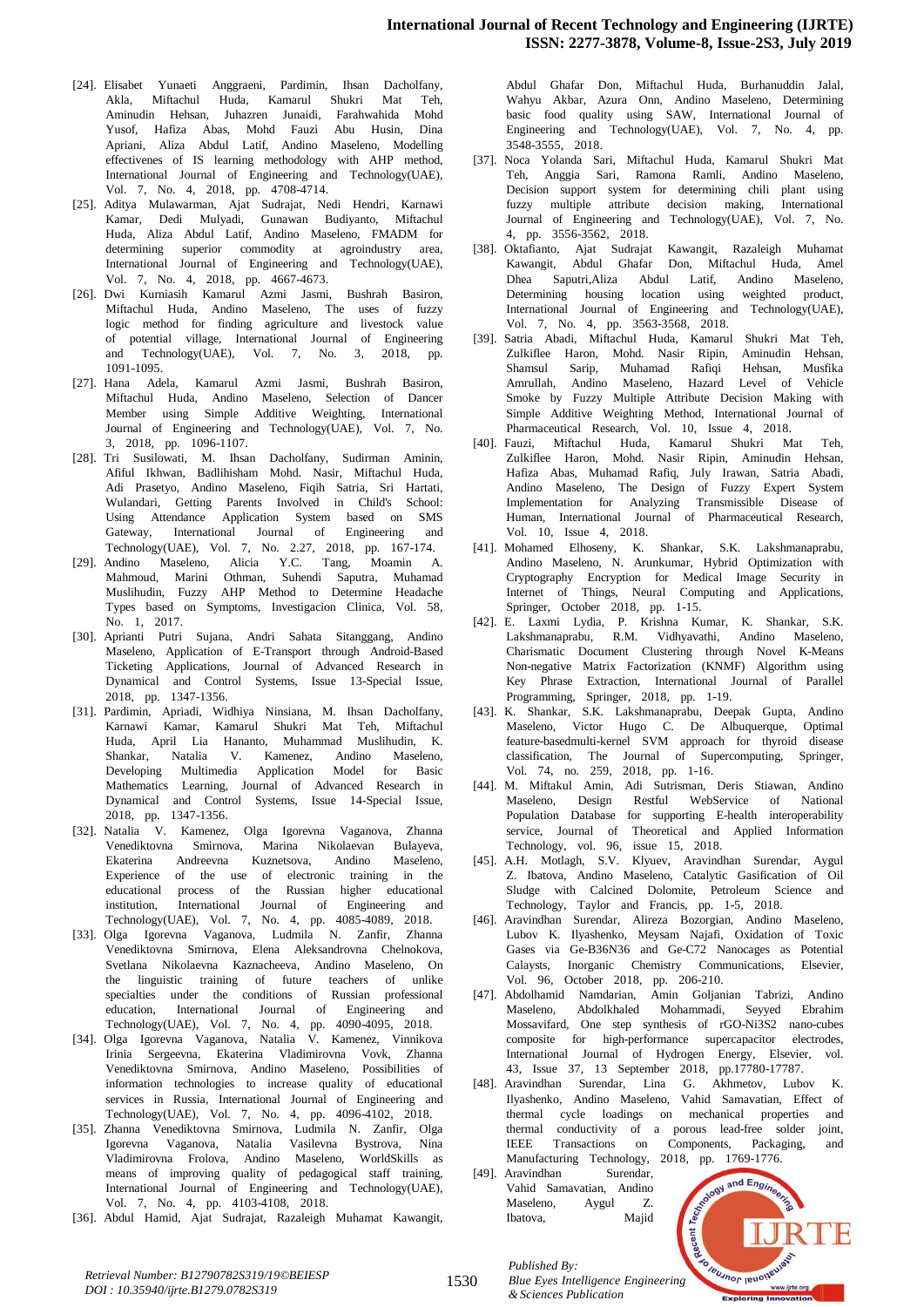Samavatian, Effect of solder layer thickness of thermo-mechanical reliability of a power electronic system, Journal of Material Science: Materials in Electronics, Springer, September 2018, Volume 29, Issue 17, pp. 15249-15258.

- [50]. Majid Samavatian, Lubov K. Ilyashenko, Aravindhan Surendar, Andino Maseleno, Vahid Samavatian, Effect of System Design on Fatigue Life of Solder Joints in BGA Packages Under Vibration at Random Frequencies, Journal of Electronic Materials, November 2018, Volume 47, Issue 11, pp. 6781-6790.
- [51]. Ilgar Javanshir, Andino Maseleno, Shahin Tasoujian, Majid Oveisi, Optimization of suspension system of heavy  $off$ -road vehicle for stability enhancement using integrated anti-roll bar and coiling spring mechanism, Journal of Central South University, September 2018, Volume 25, Issue 9, pp 2289–2298.
- [52]. Andino Maseleno, Alicia Y.C. Tang, Moamin A. Mahmoud, Marini Othman, K. Shankar, Big Data and E-Learning in Education, International Journal of Computer Science and Network Security, 2018, Vol. 18, No. 5, pp. 171- 174.
- [53]. Muhammad Assahubulkahfi, Yahaya Md. Sam, Andino Maseleno, Miftachul Huda, LQR Tuning by Particle Swarm Optimization of Full Car Suspension System, International Journal of Engineering and Technology(UAE), Vol. 7, No. 2.13, 2018, pp. 328-331.
- [54]. Andino Maseleno, Miftachul Huda, Maragustam Siregar, Roslee Ahmad, Aminudin Hehsan, Zulkiflee Haroon, Mohd Nasir Ripin, Siti Suhaila Ikhwani, Kamarul Azmi Jasmi, Combining the Previous Measure of Evidence to Educational Entrance Examination, Journal of Artificial Intelligence, Vol. 10, No. 3, pp. 85-90, 2017. ISSN: 2077-2173. doi: 3923/jai.2017.85.90
- [55]. Miftachul Huda, Andino Maseleno, Kamarul Azmi Jasmi, Ismail Mustari, Bushrah Basiron, Strengthening Interaction from Direct to Virtual Basis: Insights from Ethical and Professional Empowerment, International Journal of Applied Engineering Research, Vol. 12, No. 17, pp. 6901-6909, 2017. ISSN: 0973-4562.
- [56]. Miftachul Huda, Andino Maseleno, Masitah Shahrill, Kamarul Azmi Jasmi, Ismail Mustari, Bushrah Basiron, Exploring Adaptive Teaching Competencies in Big Data Era, International Journal of Emerging Technologies in Learning, Vol. 12, No. 3, pp. 68-83, 2017. ISSN: 1863-0383. doi: 10.3991/ijet.v12i03.6434.
- [57]. Andino Maseleno, Glenn Hardaker, Noraisikin Sabani, Nabilah Suhaili, Data on multicultural education and diagnostic information profiling: Culture, learning styles and creativity, Data in Brief, Elsevier, Vol. 9, pp. 1048-1051, December 2016. doi: 10.1016/j.dib.2016.11.024.
- [58]. Andino Maseleno, Md. Mahmud Hasan, Norjaidi Tuah, Charles Rangga Tabbu, Fuzzy Logic and Dempster-Shafer Theory to Predict The Risk of Highly Pathogenic Avian Influenza H5N1 Spreading, World Applied Science Journal, Vol. 34, No. 8, pp. 995-1003, 2016. ISSN: 1818-4952. doi: 10.5829/idosi.wasj.2016.34.8.15688
- [59]. Andino Maseleno, Glenn Hardaker, Malaria Detection using Mathematical Theory of Evidence, Songklanakarin Journal of Science and Technology, Vol. 38, No. 3, pp. 257-263, 2016. ISSN: 0125-3395. doi:10.14456/sjst-psu.2016.35
- [60]. Andino Maseleno, Md. Mahmud Hasan, Muhammad Muslihudin, Tri Susilowati, Finding Kicking Range of Sepak Takraw Game: Fuzzy Logic and Dempster-Shafer Theory Approach, Indonesian Journal of Electrical Engineering and Computer Science, Vol. 2, No. 1, pp. 187 - 193, 2016. ISSN: 2502-4752. doi: 10.11591/ijeecs.v2.i1.pp187-193
- [61]. Andino Maseleno, Md. Mahmud Hasan, Norjaidi Tuah, Fauzi, Muhammad Muslihudin, Fuzzy Logic Combined with Dempster-Shafer Theory for African Trypanosomiasis Spreading Prediction, Middle-East Journal of Scientific Research, Vol. 23, No. 9, pp. 2307 - 2317, 2015. ISSN: 1990-9233, doi: 10.5829/idosi.mejsr.2015.23.09.22600
- [62]. Andino Maseleno, Md. Mahmud Hasan, Norjaidi Tuah, Combining Fuzzy Logic and Dempster-Shafer Theory,

TELKOMNIKA, Vol. 16, No. 3, pp. 583-590, 2015. ISSN: 2302-404. doi: 10.11591/telkomnika.v16i3.9370

- [63]. Bibi Rawiyah Mulung, Andino Maseleno, Proposed SMART Traffic Control Signal in Brunei Darussalam, TELKOMNIKA, Vol. 15, No. 2, pp. 277-282, 2015. ISSN: 2302-4046. doi: 10.11591/telkomnika.v15i2.8109
- [64]. P. Uma Maheswari, P. Manickam, K. Sathesh Kumar, Andino Maseleno, K. Shankar, Bat optimization algorithm with fuzzy based PIT sharing (BF-PIT) algorithm for Named Data Networking (NDN), Journal of Intelligent & Fuzzy Systems, IOS Press, pp. 1-8, 2019.
- [65]. Grigory Olegovich Yarygin, Aleksandr Aleeksevich Korostelev, Rafis H. Mukhutdinov, Andino Maseleno, Elections and Russian Citizens Residing Overseas: Prospects for Internet Voting, International Journal of Recent Technology and Engineering (IJRTE), Vol. 7, Issue 6S5, pp. 52-57, 2019.
- [66]. Larisa Akhunzhanovna Apanasyuk, Elena Vladimirovna Smirnova, Rafis H. Mukhutdinov, Andino Maseleno, The Problem of the Organization of Socio-Cultural Environment for Adaptation and Development of a Student-Migrant's Bilingual Identity in the Conditions of the Russian Higher Education, International Journal of Recent Technology and Engineering (IJRTE), Vol. 7, Issue 6S5, pp. 63-70, 2019.
- [67]. Alla L. Busygina, Liliya A. Meteleva, Darya B. Shtrikova, Rafis H. Mukhutdinov, Andino Maseleno, Bases of Formation of Women's Professional Mentality in Russia, International Journal of Recent Technology and Engineering (IJRTE), Vol. 7, Issue 6S5, pp. 71-77, 2019.
- [68]. Oleg N. Yarygin, Aleksandr A. Korostelev, Linar G. Akhmetov, Andino Maseleno, Modeling of Competence as a Tool of Goal Setting for Education in Modern Society, International Journal of Recent Technology and Engineering (IJRTE), Vol. 7, Issue 6S5, pp. 78-86, 2019.
- [69]. Raven John, Aleksandr A. Korostelev, Oleg N. Yarygin, Rafis H. Mukhutdinov, Andino Maseleno, The Genesys and Base Concepts of Competentology, International Journal of Recent Technology and Engineering (IJRTE), Vol. 7, Issue 6S5, pp. 87-95, 2019.
- [70]. Bogdanova Anna Vladimirovna, Aleksandr Alekseevich Korostelev, Rafis H. Mukhutdinov, Indira A. Shakirova, Andino Maseleno, Formulation of the Problem of Mathematical Modeling of Accommodation of Basic Stations of Cellular Communication in Residential Territories for Students of It-Directions of Preparation, International Journal of Recent Technology and Engineering (IJRTE), Vol. 7, Issue 6S5, pp. 96-100, 2019.
- [71]. Bogdanova A. Vladimirovna, Aleksandr A. Korostelev, Olga L. Shepelyuk, Anna E. Rodionova, Irina N. Fardeeva, Andino Maseleno, Reengineering of Business Processes of the Higher School: Its Prerequisites, International Journal of Recent Technology and Engineering (IJRTE), Vol. 7, Issue 6S5, pp. 101-104, 2019.
- [72]. Rustem R. Vakhitov, Anna E. Rodionova, Elena V. Smirnova, Rafis H. Mukhutdinov, Mariya I. Arzhakova, Andino Maseleno, Crisis of Higher Education in Russia, International Journal of Recent Technology and Engineering (IJRTE), Vol. 7, Issue 6S5, pp. 105-109, 2019.
- [73]. Kuznetsov Sergey Vladimirovich, Magizov Rustem Robertovich, Radzevanovskaya Yuliya Viktorovna, Alexey V. Kuznetsov, Mukhametgaliev Iskandar Gabdulvaliyevich, Andino Maseleno, Public Anti-Corruption Control as a Mechanism to Counter Corruption in the Russian Federation, International Journal of Recent Technology and Engineering (IJRTE), Vol. 7, Issue 6S5, pp. 110-113, 2019.T
- [74]. R. Fenny Syafariani, Andri Sahata Sitanggang, Andino Maseleno, Application of Backend and Frontend Systems on Go-Baby Application in Bandung City, International Journal of Recent Technology and Engineering (IJRTE), Vol. 7, Issue 6S5, pp. 125-131, 2019.
- [75]. Natalia L. Ivanova, Nikolay Ivanovich Sinyavsky, Alexey Valerievich Fursov,<br>
Oksana Petrovna Denisova, Andino Maseleno, Future Oil and Gas St. Valerievich Fursov, Oksana Petrovna Denisova, Andino Maseleno, Future Oil and Gas Students' Attitude to



*Retrieval Number: B12790782S319/19©BEIESP DOI : 10.35940/ijrte.B1279.0782S319*

1531

*Published By: Blue Eyes Intelligence Engineering & Sciences Publication*